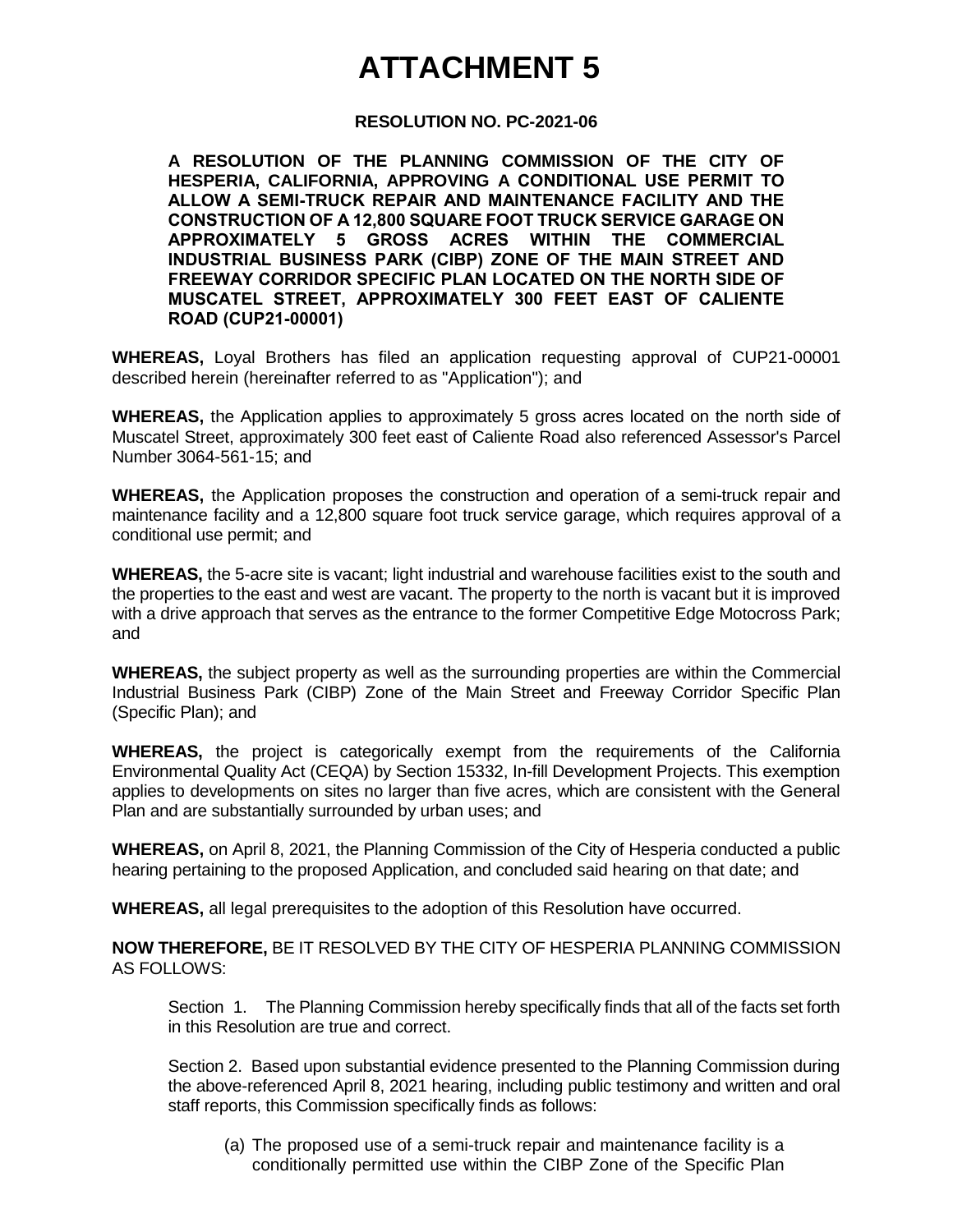and complies with all applicable provisions of the Specific Plan and Development Code. The proposed use would not impair the integrity and character of the surrounding neighborhood. The site is suitable for the type and intensity of the use that is proposed.

- (b) The proposed use would not create significant noise, traffic or other conditions or situations that may be objectionable or detrimental to other allowed uses in the vicinity or be adverse to the public convenience, health, safety or general welfare.
- (c) The proposed project is consistent with the goals, policies, standards and maps of the adopted zoning, Specific Plan, Development Code and all applicable codes and ordinances adopted by the City of Hesperia because the project is consistent with the regulations allowing vehicle repair (major) uses within the CIBP zone of the Specific Plan. The development is subject to conditions of approval and complies with the standards for landscaping, driveway aisles, parking stall dimensions, building heights, trash enclosure, loading areas, and all other applicable development standards. The project also complies with the Americans with Disabilities Act (ADA), as the required accessible parking spaces and paths of travel will meet the standards within the ADA as well as state and federal handicapped accessible regulations. The development will be constructed pursuant to the California Building and Fire Codes and subsequent adopted amendments.
- (d) The site for the proposed use will have adequate access based upon its frontage along Muscatel Street and Aspen Road and the driveways which comply with separation and sight distance requirements. There are also general services for sanitation, water and public utilities to ensure the public convenience, health, safety and general welfare. Additionally, the site is currently served with adequate infrastructure to operate without a major extension of infrastructure.
- (e) The proposed project is consistent with the adopted General Plan of the City of Hesperia. The project site is within the CIBP zone of the Main Street and Freeway Corridor Specific Plan. The proposed semitruck repair and maintenance facility are allowable uses with approval of a conditional use permit.

Section 3. Based on the findings and conclusions set forth in this Resolution, this Commission hereby approves Conditional Use Permit CUP21-00001, subject to the conditions of approval as shown in Attachment "A".

Section 4. That the Secretary shall certify to the adoption of this Resolution.